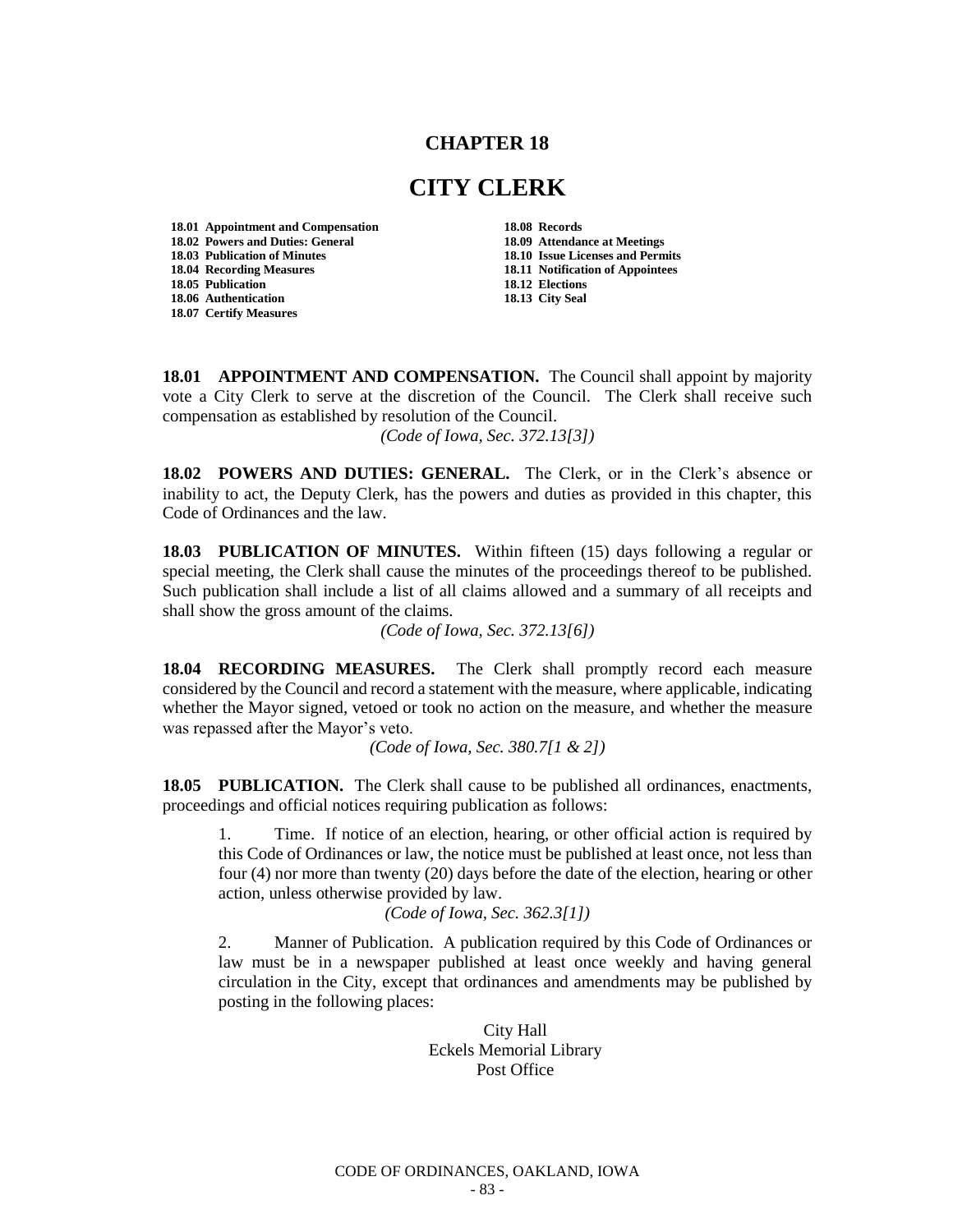The Clerk is hereby directed to post promptly such ordinances and amendments, and to leave them so posted for not less than ten (10) days after the first date of posting. Unauthorized removal of the posted ordinance or amendment prior to the completion of the ten days shall not affect the validity of said ordinance or amendment. The Clerk shall note the first date of such posting on the official copy of the ordinance and in the official ordinance book immediately following the ordinance.

*(Code of Iowa, Sec. 362.3[2])*

**18.06 AUTHENTICATION.** The Clerk shall authenticate all measures except motions with the Clerk's signature, certifying the time and manner of publication when required. *(Code of Iowa, Sec. 380.7[4])*

**18.07 CERTIFY MEASURES.** The Clerk shall certify all measures establishing any zoning district, building lines, or fire limits and a plat showing the district, lines, or limits to the recorder of the County containing the affected parts of the City.

*(Code of Iowa, Sec. 380.11)*

**18.08 RECORDS.** The Clerk shall maintain the specified City records in the following manner:

1. Ordinances and Codes. Maintain copies of all effective City ordinances and codes for public use.

*(Code of Iowa, Sec. 380.7[5])*

2. Custody. Have custody and be responsible for the safekeeping of all writings or documents in which the City is a party in interest unless otherwise specifically directed by law or ordinance.

*(Code of Iowa, Sec. 372.13[4])*

3. Maintenance. Maintain all City records and documents, or accurate reproductions, for at least five (5) years except that ordinances, resolutions, Council proceedings, records and documents, or accurate reproductions, relating to the issuance, cancellation, transfer, redemption or replacement of public bonds or obligations shall be kept for at least eleven (11) years following the final maturity of the bonds or obligations. Ordinances, resolutions, Council proceedings, records and documents, or accurate reproductions, relating to real property transactions shall be maintained permanently.

*(Code of Iowa, Sec. 372.13[3 & 5])*

4. Provide Copy. Furnish upon request to any municipal officer a copy of any record, paper or public document under the Clerk's control when it may be necessary to such officer in the discharge of such officer's duty; furnish a copy to any citizen when requested upon payment of the fee set by Council resolution; under the direction of the Mayor or other authorized officer, affix the seal of the City to those public documents or instruments which by ordinance and Code of Ordinances are required to be attested by the affixing of the seal.

*(Code of Iowa, Sec. 372.13[4 & 5] and 380.7[5])*

5. Filing of Communications. Keep and file all communications and petitions directed to the Council or to the City generally. The Clerk shall endorse thereon the action of the Council taken upon matters considered in such communications and petitions.

*(Code of Iowa, Sec. 372.13[4])*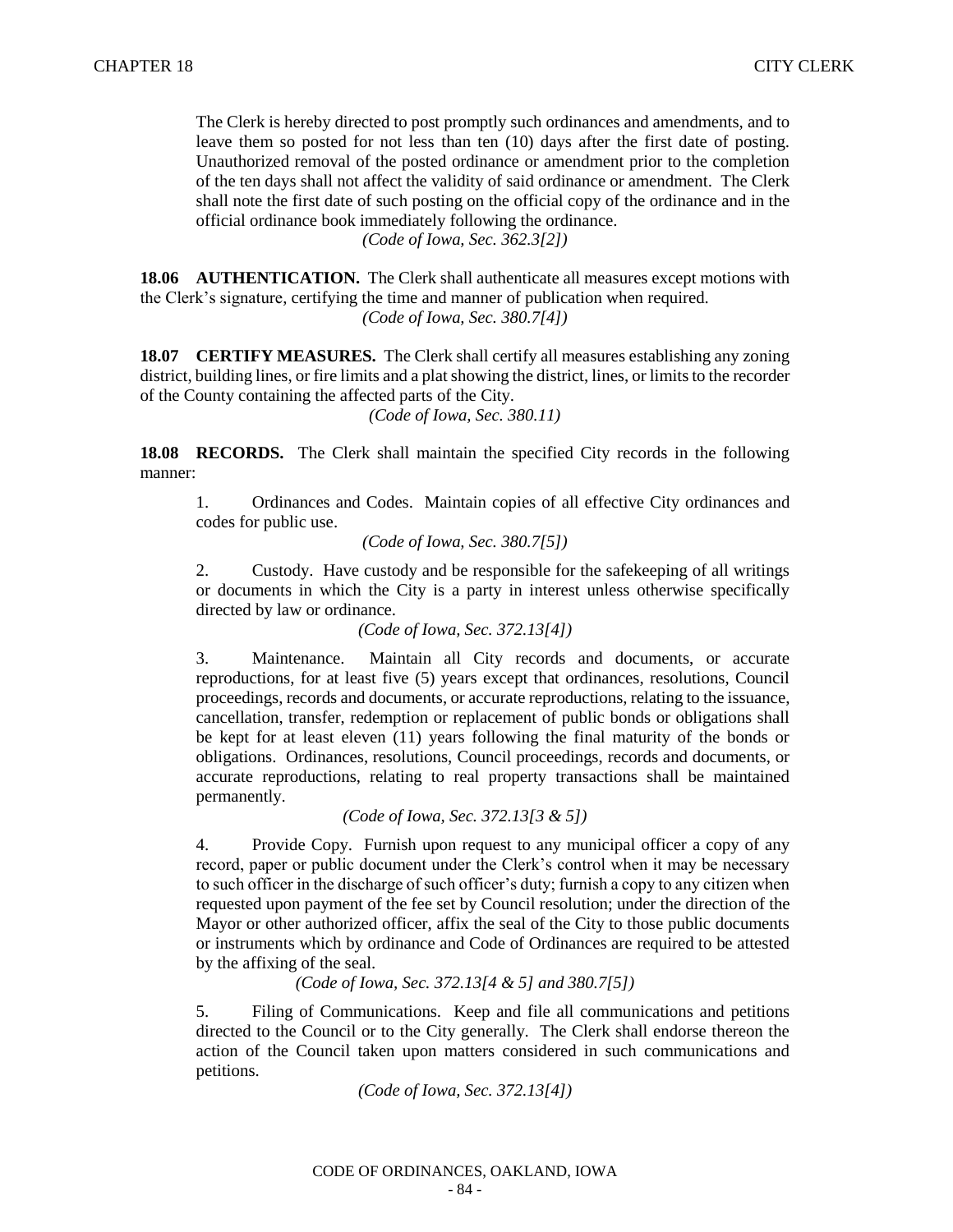**18.09 ATTENDANCE AT MEETINGS.** The Clerk shall attend all regular and special Council meetings and, at the direction of the Council, the Clerk shall attend meetings of committees, boards, and commissions. The Clerk shall record and preserve a correct record of the proceedings of such meetings.

*(Code of Iowa, Sec. 372.13[4])*

**18.10 ISSUE LICENSES AND PERMITS.** The Clerk shall issue or revoke licenses and permits when authorized by this Code of Ordinances, and keep a record of licenses and permits issued which shall show date of issuance, license or permit number, official receipt number, name of person to whom issued, term of license or permit and purpose for which issued. *(Code of Iowa, Sec. 372.13[4])*

**18.11 NOTIFICATION OF APPOINTMENTS.** The Clerk shall inform all persons appointed by the Mayor or Council to offices in the City government of their positions and the time at which they shall assume the duties of their offices.

*(Code of Iowa, Sec. 372.13[4])*

**18.12 ELECTIONS.** The Clerk shall perform the duties relating to elections in accordance with Chapter 376 of the *Code of Iowa*.

**18.13 CITY SEAL.** The City seal is in the custody of the Clerk and shall be attached by the Clerk to all transcripts, orders and certificates which it may be necessary or proper to authenticate. The City seal is circular in form, in the center of which are the words "SEAL" and around the margin the words "CITY OF OAKLAND, IOWA."